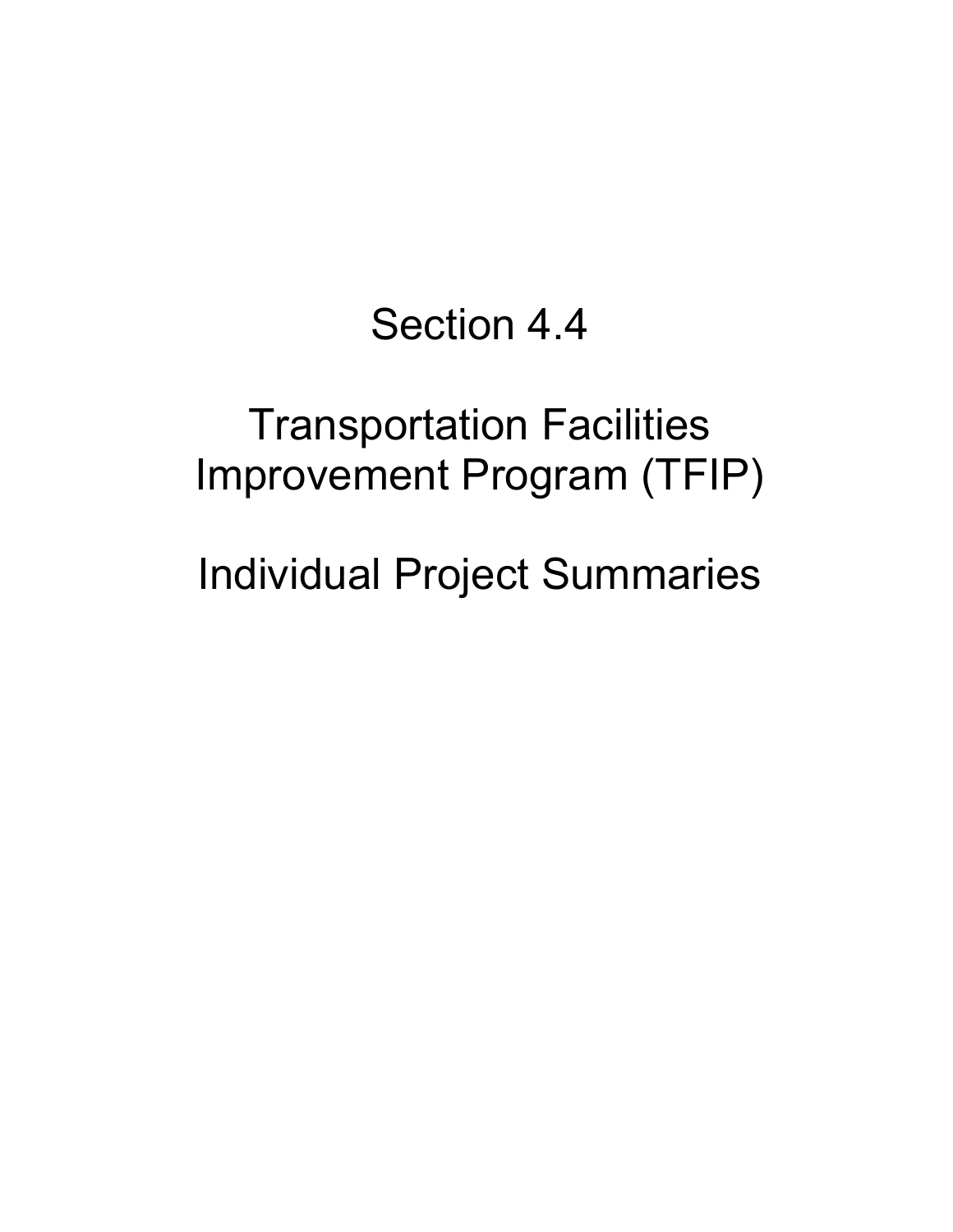

**CIP Project Summary**

**Project No: 81134 / 36005001 Type: Facilities - Mandates Supervisor District(s) 3**



## **Project Description:**

The project is for an automated water treatment reclamation/recycling wash system for heavy equipment at the Headington Maintenance Yard. This facility project is designed to meet the objectives of the Clean Water Act and the County's Storm Water Management Program and reduce future operational costs.

The purpose of this project is to replace the existing uncovered wash facility for County fleet vehicles and maintenance equipment. The improvements include construction of a covered vehicle wash building, water recycling treatment system, rainwater collection and storage tanks, and disconnecting from the existing sewer line.

Expenditures thru 6/30/2019: \$604,773 Project Initiation Date: 8/6/2002